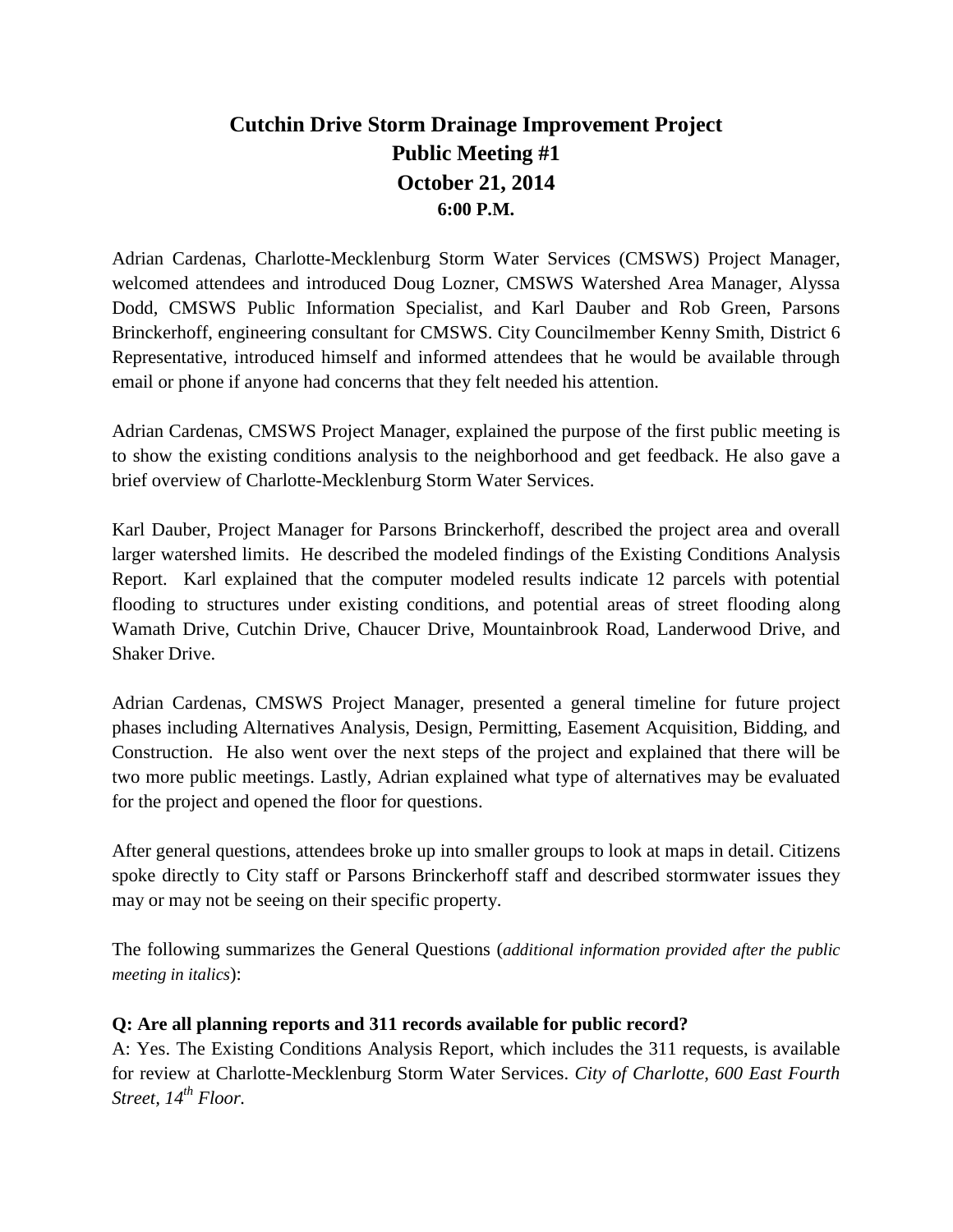#### **Q: Will the PowerPoint slides be available on the website?**

A: Yes. The PowerPoint presentation as well as the [*Existing Conditions Modeled Floodplain*] map will be available on the website. *Additionally, an overall watershed map and a Citizen Reported Drainage Issues Map has also been posted on the project website.*

#### **Q: What is the driver for this project, street flooding or house flooding?**

A: Both street flooding and structure flooding are taken into account for qualifying projects.

#### **Q: How do you determine who receives the postcard communications?**

A: Postcards are sent to property owners within the project boundary. If you are outside the project boundary we can add you to the list. *The project boundary is not intended to coincide with neighborhood boundaries. Typically, only properties that contain or are adjacent to components of the main stormwater system within the watershed area are included in the project boundary. Please refer to the overall watershed map posted on the website for watershed and project boundaries.*

#### **Q: Can you provide the cost?**

A: The design portion of the project has not been determined. Therefore, there is no construction cost estimate at this time.

# **C: The project name is deceiving. A larger group [***beyond the project limits***] is impacted by construction. More neighbors should receive postcards.**

*A: Project names are not intended to convey project limits or coincide with neighborhood boundaries. Please refer to the project boundary map posted on the website.*

#### **C: Everyone who is attending this meeting should be added to the postcard list.**

A: Attendees that provided contact information will be added to our project mailing list.

#### **Q: When would the next [***#2***] meeting occur?**

A: Approximately 6 months. *UPDATE: Per our project schedule, the next public meeting to present the City Recommended Alternative is in approximately 9-12 months.*

### **Q: All I see in your list of alternatives are pipes and structures. Do you have other alternatives like gravel driveways? Aren't you just moving the problem downstream?**

A: This is a flood control project. Low Impact Development (LID) is great for new development and redevelopment projects, but not flood control retrofits. As part of this project, the City analyzes proposed improvements so that there is no impact downstream to the FEMA floodplain.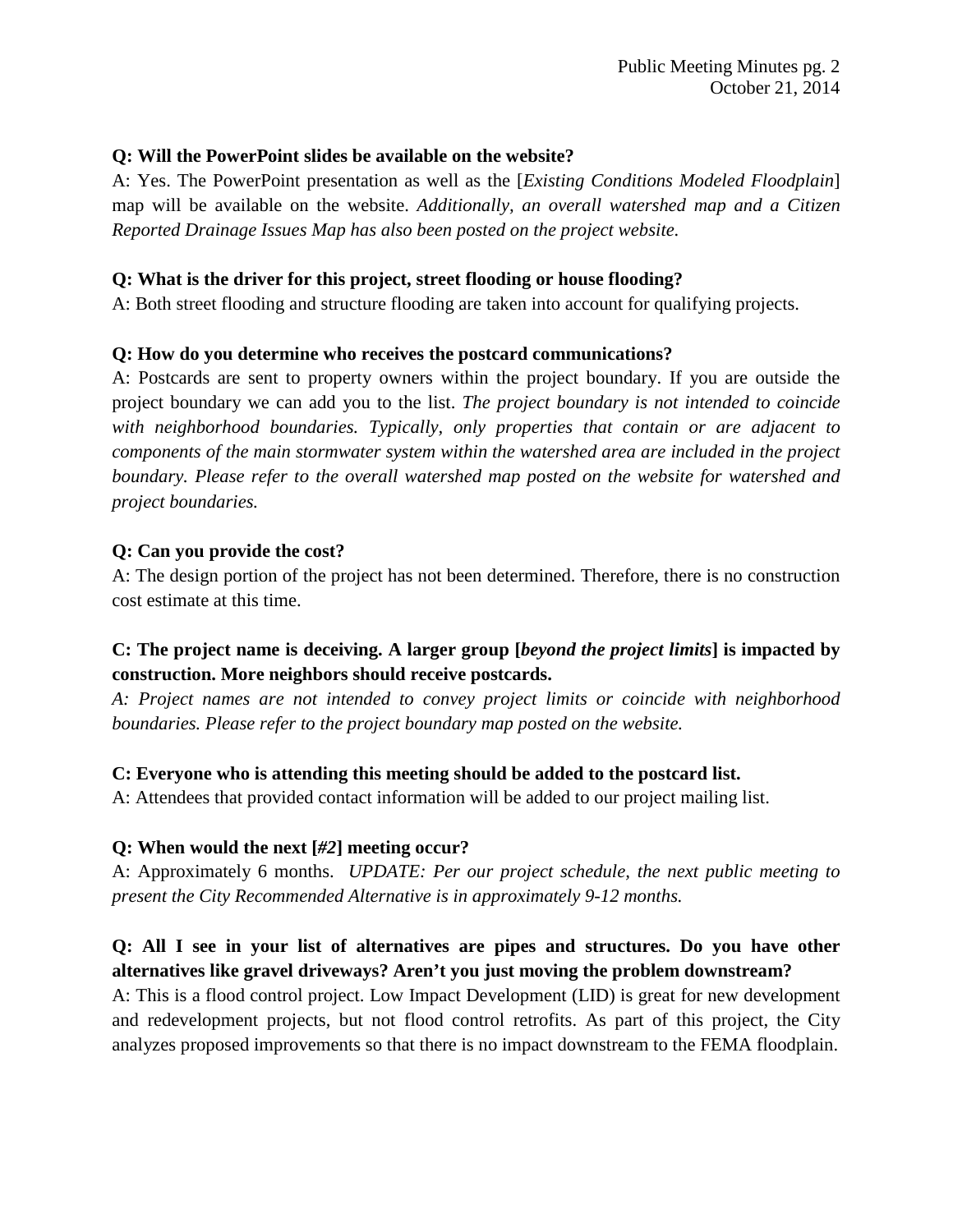#### **Q: Where is the water going for new development?**

A: New development within the watershed is accounted for in the computer models as shown in the Existing Conditions Analysis Report.

#### **C: We never had a problem until they built condos on Sharon Road.**

A: The watershed and land use for this area has not changed. *Only about 6 acres (3.75%) of the total 160 acre watershed has developed into condos. Additionally, these condo developments have on-site underground detention basins. Please refer to the overall watershed and project boundary map posted on the website.*

### **Q: Why is the City allowing these big houses to be built?**

A: Property owners have the right to develop their property as long as it meets City of Charlotte Land Development requirements which include the Post Construction Control Ordinance. Computer models developed for the Existing Conditions Analysis Report include analysis for two scenarios: (1) current conditions, and (2) future conditions that account for redevelopment and future development, zoning, and land use plans.

# **Q: With the potential for an increased volume of water through the project, will more houses be in a flood plain?**

A: No. The Cutchin Drive Storm Drainage Improvement Project will not raise the FEMA floodplain.

#### **Q: Can you describe the impacts on properties?**

A: The project is in the early Planning Phase and design has not begun. Therefore, exact construction impacts have not been determined. During the Design Phase, property owners will have the opportunity to share concerns with the City on how fencing, sheds, trees and landscaping will be affected. All construction areas will be graded to provide positive drainage and reseeded.

#### **Q: How many properties are in the project area?**

A: *There are approximately 106 homes in the project area and a total of 255 homes in the Study Area (watershed). Please refer to the overall watershed and project boundary map posted on the website.*

#### **Q: Will there be any erosion control if you are putting more water in the creek?**

A: Increases in volume and velocity in the creek will be determined during the design phase of the project. If erosive velocities exist, erosion control and channel bank stabilization measures will be evaluated for the project.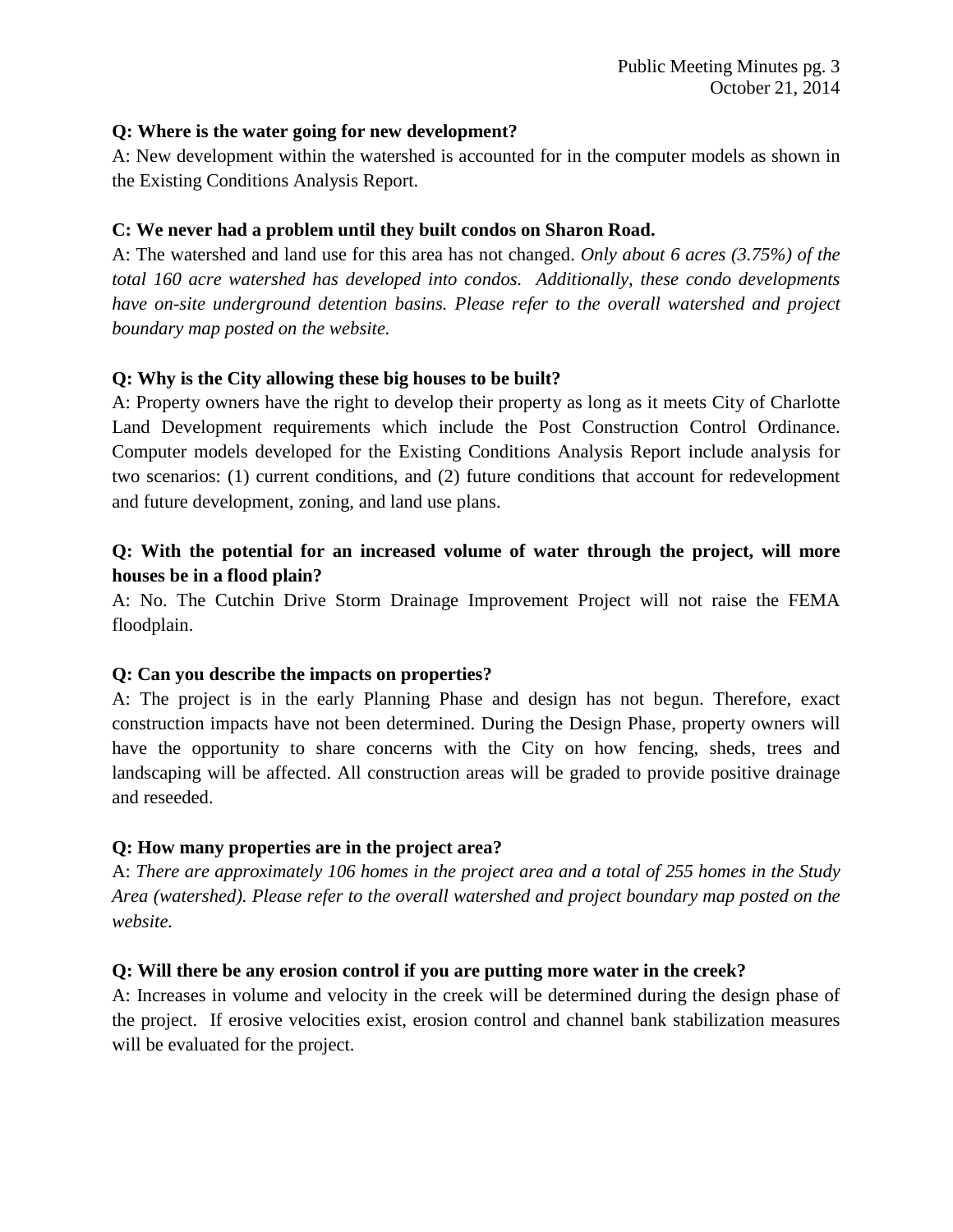#### **Q: Why is this [***i.e. watershed***] such a high priority area?**

A: The project started as a localized stormwater maintenance project to alleviate flooding issues with houses on Cutchin Drive. However, after further investigation it was determined that this is a larger watershed-wide issue that cannot be managed by localized repairs without potentially impacting downstream properties.

#### **Q: Does this program look at buying out homeowners and/or raising structures?**

A: Charlotte-Mecklenburg Storm Water Services does not typically purchase and/or raise houses.

# **C: Seems like this project may or may not benefit us and maybe creates more problems downstream.**

A: The project design will not allow upstream improvements to create or make downstream problems worse. Downstream impacts from any proposed improvements will be analyzed during the Alternatives Analysis Phase.

# **Q: There was a project in a nearby neighborhood where people are now having structural problems due to the construction and some owners can't do additions to their house or landscaping.**

A: Any work done near structures is evaluated to determine if there is a need for foundation protection. Landscaping is allowed within storm drainage easements, but not trees since their large roots can grow into the pipe joints and cause them to fail. Charlotte-Mecklenburg Storm Water Services generally prefers to keep pipe in the same location. If a pipe existed on the property before the project, Land Development and building standards already state structures [*houses*] cannot be built over pipes, so it was a pre-existing condition not created by the project.

# **Q: A home impacted by the Eastburn Project has a large giant cap over a hole [***i.e. slab top inlet***]. Property values must be impacted and these property owners maybe were not impacted by flooding.**

A: We try to minimize property impacts. At this time we do not know which property owners will be impacted.

#### **Q: What are the alternatives for erosion?**

A: If channel bank stabilization is needed, we generally use natural approaches, like floodplain benching and live staking [*planting trees and shrubs*].

# **Q: What about the creek from the Chaucer Drive outfall to the Mountainbrook Road crossing? Will rip-rap be used for stabilization?**

A: The Alternative Analysis Phase will analyze improvements to see if stream stabilization is required. CMSWS tries to avoid the use of rip-rap because the stream disturbance mitigation costs through the Army Corps of Engineers are very high.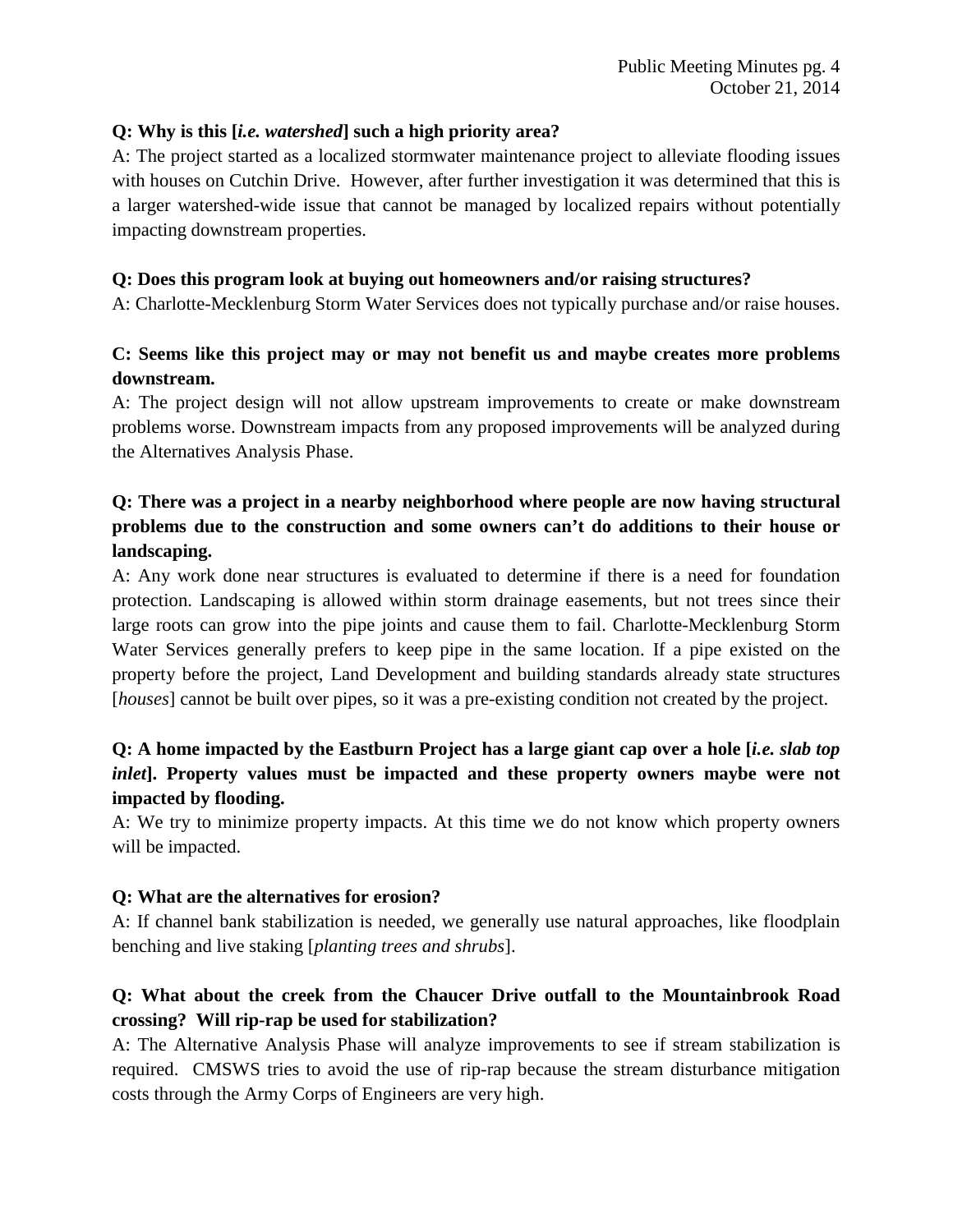#### **Q: A bigger pipe means more water. What does it mean for downstream?**

A: Downstream impacts from any improvements will be analyzed during the Alternatives Analysis Phase. The project design will not allow upstream improvements to create or make downstream problems worse.

#### **Q: What options will you be looking at to improve water quality?**

A: The two biggest impacts to water quality are sediment and bacteria. While this is not a water quality project, addressing erosion issues will reduce sediment loads.

# **Q: There is a water and sewer line crossing the creek. At times the pipe crossing captures debris and creates a blockage. Now you're putting more water in the creek.**

A: Typically, creek crossings with waterlines and sewer lines are not modified in storm water projects. Residents are urged to call 311 if they notice a creek blockage at a utility crossing.

### **Q: Is this [***project***] a done deal?**

A: Something will be done to address the house and street flooding, but the extent of the project has not been determined at this time.

# **Q: What is our ability to fight this [***i.e. project***]? Can the City just purchase the three houses impacted by the flooding?**

A: Residents can voice their concerns with Charlotte City Council District 6 Representative, Councilmember Kenny Smith. The City does not generally purchase houses.

# **C: I'm new to the neighborhood and just came from the Eastburn area where construction was invasive and loud and disruptive all day long.**

A: It is true construction is messy. *During construction, every reasonable effort will be made to minimize disruption to area residents. A city inspector will also be on-site during construction activities.*

#### **Q: How do we know which yards will get dug up?**

A: We do not know at this time which properties will be impacted.

# **Q: Are we having these problems because it's raining more or are people just complaining more?**

A: The rainfall has not changed. Development standards from when the neighborhood was built [*1970's*] differ from today, and engineering studies may not have been performed as they do today.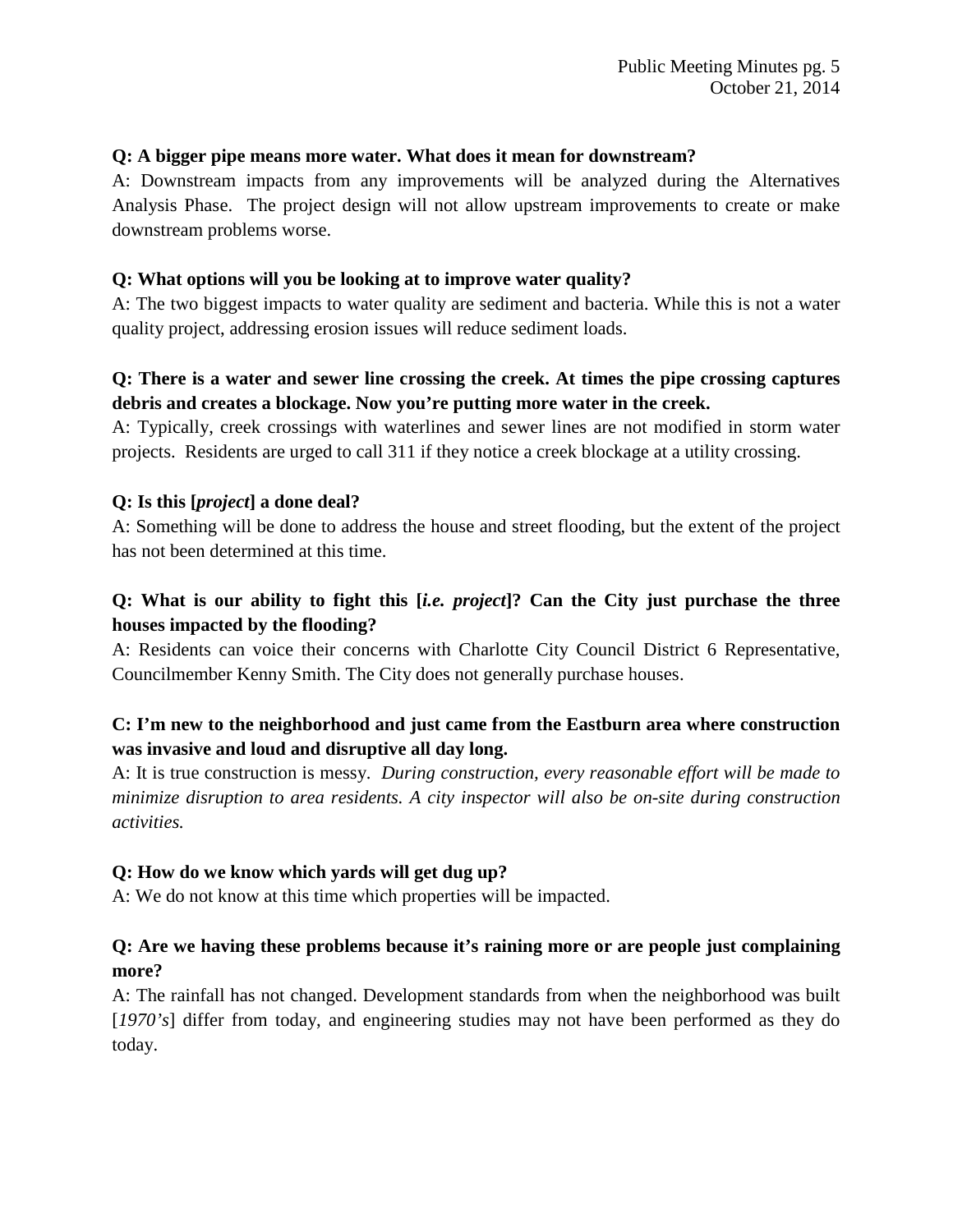#### **Q: Do you start downstream?**

A: Yes, construction typically starts at the downstream end of the project and works toward the top.

### **Q: Regarding the 311 calls, when and how many households made these calls?**

A: There were 79 calls to 311 from within the project basin. Those are not necessarily 79 unique residences making calls to 311. A single residence can make multiple calls. *There were actually 93 unique records (19 Open and 74 Closed), of these 58 are from unique addresses. Please refer to the Citizen Reported Drainage Issues Map posted on the website for additional clarification.*

# **Q: What are the volume calculations?**

*A: The engineering calculations are provided in the Existing Conditions Analysis Report.*

# **Q: Why are we fixing a problem that impacts only three houses with some water damage? Isn't there a better solution?**

A: Different solutions will be analyzed during the Alternatives Analysis Phase of the project. We are trying to alleviate flooding within the neighborhood. Mitigating flooding issues upstream may cause the problems to move downstream **IF** nothing is done downstream.

# **Q: Everyone here is saying there is no road flooding. Where is this data coming from?**

A: The data showing flooding within the basin was developed from engineering computer models using local rainfall data models. *Please refer to the Citizen Reported Drainage Issues Map posted on the website which includes all questionnaire responses and 311 service requests within the project area.*

# **Q: How much additional water [***volume***] do you expect? Will there be any re-grading?**

A: Some grading activity is often associated with drainage improvement projects, but re-grading or re-location of streams is generally not proposed in order to avoid environmental impacts and mitigation costs.

# **Q: When the South Park mall roof caved, what was that year storm? 100-year?**

A: We can't answer at this time. Need to check the data. *The rainfall event on July 20, 2012 that caused the reported South Park mall roof collapse had about 3 inches of rainfall in 2 hours, which is between a 10 to 20 year storm event. Regarding the rainfall event on July 27, 2010 that caused the reported flooding, it had about 2.2 inches of rainfall in a 30 minute period, which equates to about a 50-year storm event.*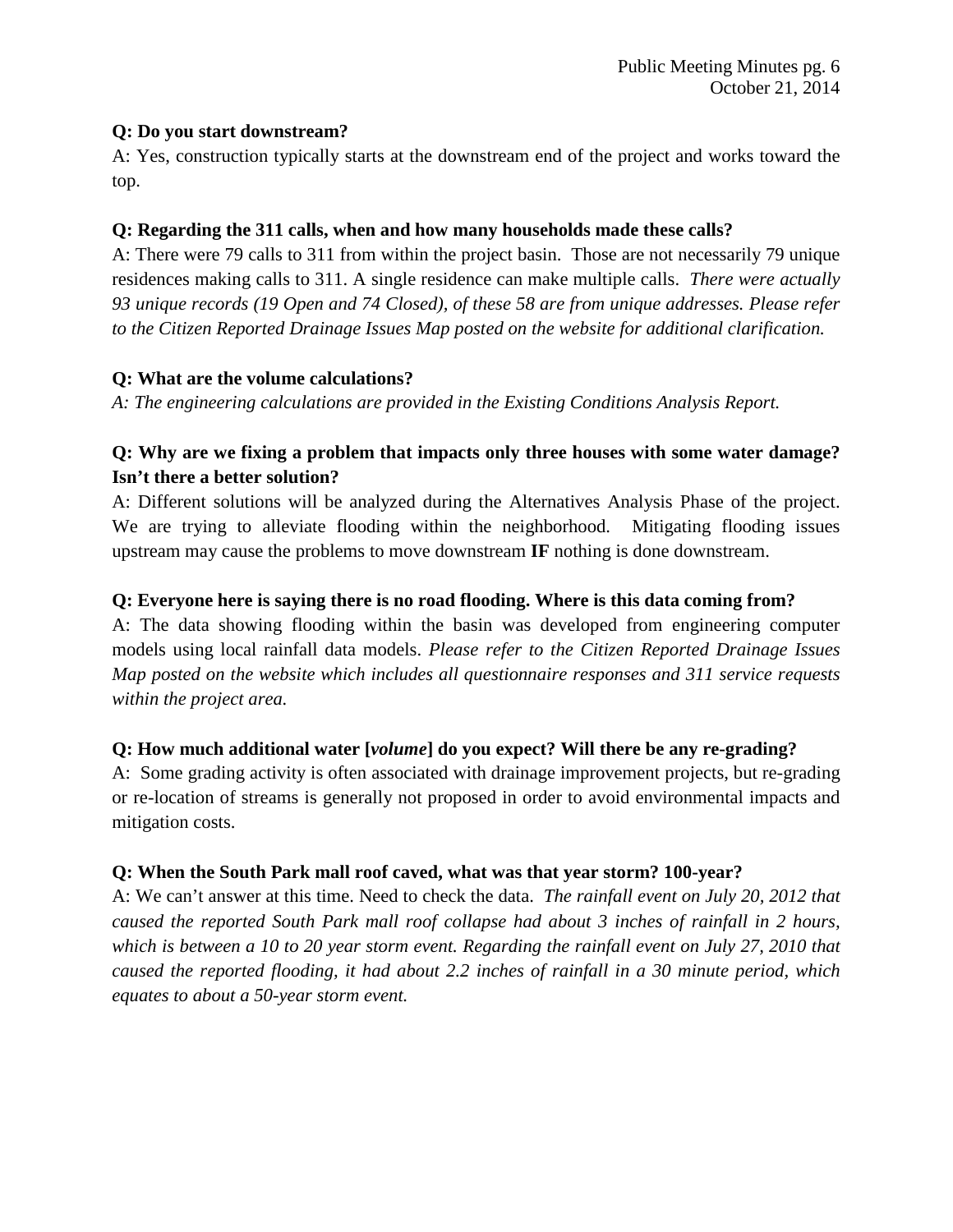# **C: There seems to be a big gap between the maps and what people are saying. Please take all this into consideration for meeting #2.**

A: *Please refer to the Citizen Reported Drainage Issues Map posted on the website which includes all questionnaire responses and 311 service requests within the project area.*

### **Q: Do you ever work upstream to downstream?**

A: Generally, no.

**Q: If you change the size of the pipes, and the water stays the same, do you model velocity?** A: Yes. We look to see if additional channel bank stabilization is needed.

### **Q: How is this project funded?**

A: Through the CMSWS Storm Water fee.

### **C: This money [***i.e. storm water fee***] has to be spent or you owe citizens a refund.**

*A: The Charlotte-Mecklenburg Storm Water fee pays for the storm water program, if funds were not used on this project they would be used elsewhere in the program. For accurate information about the Charlotte-Mecklenburg Storm Water fee, please visit the City website: http://charmeck.org/stormwater/FeesandBilling.*

# **Q: Who do we need to talk to about buying the houses and donating the land for a park/greenway?**

A: Residents with questions about City policies may want to speak with their City Council Representative.

# **Q: What is the cost benefit analysis? Do you do a cost benefit analysis like in the private sector?**

A: Yes. We look at the benefit versus cost of the proposed improvements during the Alternatives Analysis Phase. Therefore, this has not been performed during the early planning stage of the project.

# **C: We have had flooding at 3222 Meadowbrook and a request was made to 311. I was asked to donate 30 feet from each side of the creek and I don't want to lose my land.**

A: What you are referring to is a storm drainage easement [*SDE*]. The City would not own the land, only the rights to do improvements within this area and maintain it in the future.

# **Q: Why are we getting all this additional drainage? Why is the City increasing impervious surface north of the watershed with development?**

A: Property owners have the right to develop. The development of the properties north of the watershed is permitted through a different department within the City. New developments and